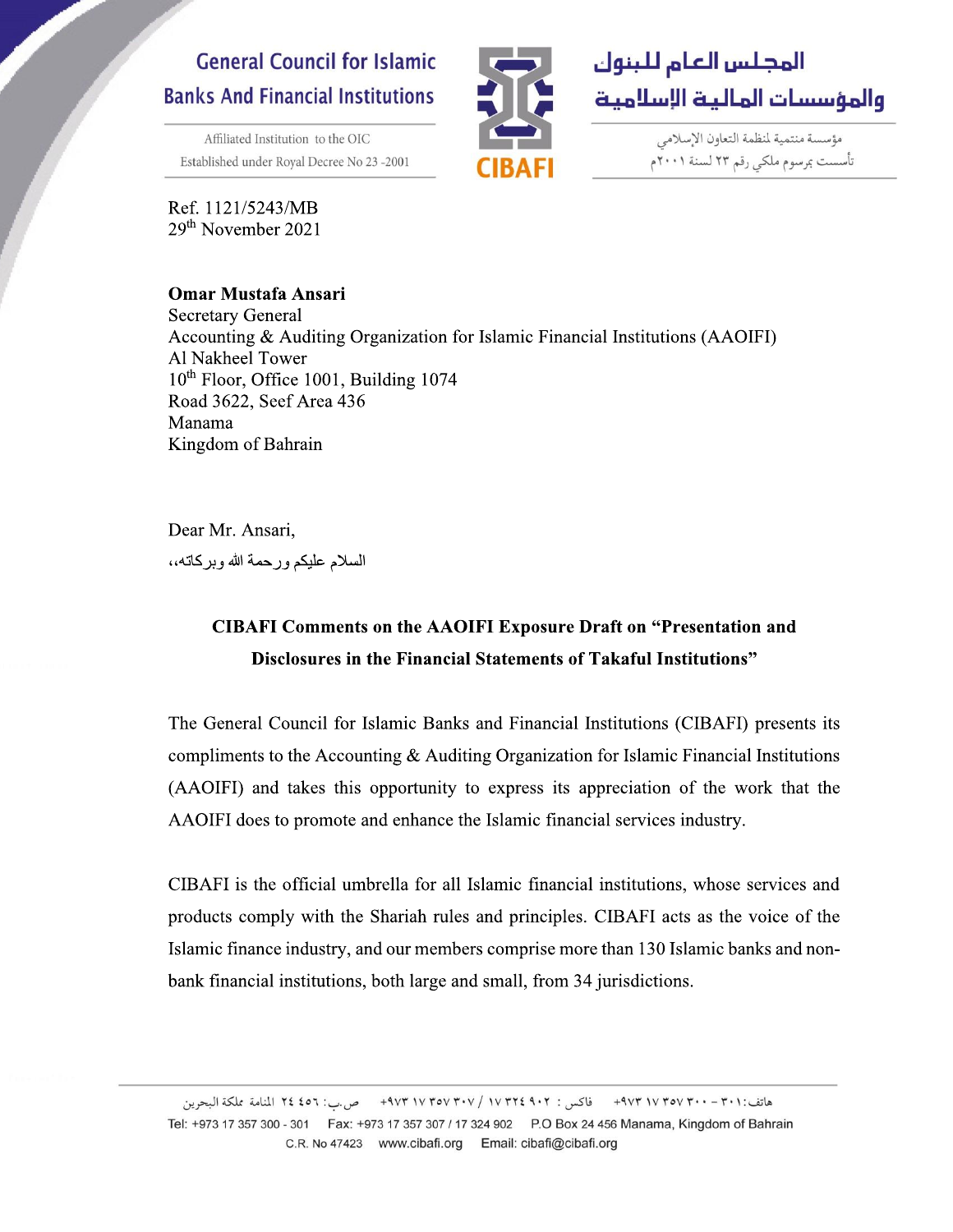We welcome this opportunity to offer our comments and recommendations on the AAOIFI exposure draft (ED) on the revised FAS 12: "Presentation and Disclosures in the Financial Statements of Takaful Institutions". The comments contained in this letter represent the views of the CIBAFI Secretariat and feedback received from our members.

**First:** CIBAFI and its members noted that there are some areas in which the ED appears restrictive, though these may be oversights. One is that it seems to envisage that Takaful institutions will have no more than one participants' Takaful fund (PTF) and no more than one participants' investment fund (PIF), whereas in the past it has been envisaged that more than one PTF might be employed to group together different types of business. The ED also assumes that a Takaful institution will have external shareholders; it is difficult to see how it would be applied to a pure mutual model, which could be argued to be the purest form of Takaful. Nor does it seem to cope with the possibility of a Takaful institution where management is contracted out to an external operator (a structure which is sometimes used for small conventional mutuals).

These difficulties stem partly from the fundamental decision, in para IN5 (b), about the treatment of the PTF and PIF, which we note may be at variance with their legal treatment under companies and insolvency law in some jurisdictions.

Second: another fundamental point concerns the treatment of Qard Hasan when paid from shareholders' funds to the PTF. The ED, in para IN6, indicates that Qard Hasan should be treated as a debt repayable from the PTF. The consequence of this would be that, in the insolvency or other resolution, the shareholders would have a claim on the PTF, leading to the possibility that not all of the Qard Hasan paid down would be available to pay policyholder claims. This is contrary to the normal aims of regulators, whose reason for requiring Qard Hasan is precisely to provide increased assurance that policyholder claims will be met, including in resolution. In our view, the final FAS should, at minimum, provide guidance on the accounting treatment to be followed where regulators impose requirements

هاتف:٣٠١ - ٢٠٠٠ ٣٥٧ ٩٧٣ - ٩٧٣ - ظاكس : ٩٠٢ ٤٩٠٢ / ٢٠٧٧ ٣٥٧ ٣٩٧٣ - ص.ب: ٢٤ ١٤٥ المنامة مملكة البحرين Tel: +973 17 357 300 - 301 Fax: +973 17 357 307 / 17 324 902 P.O Box 24 456 Manama, Kingdom of Bahrain C.R. No 47423 www.cibafi.org Email: cibafi@cibafi.org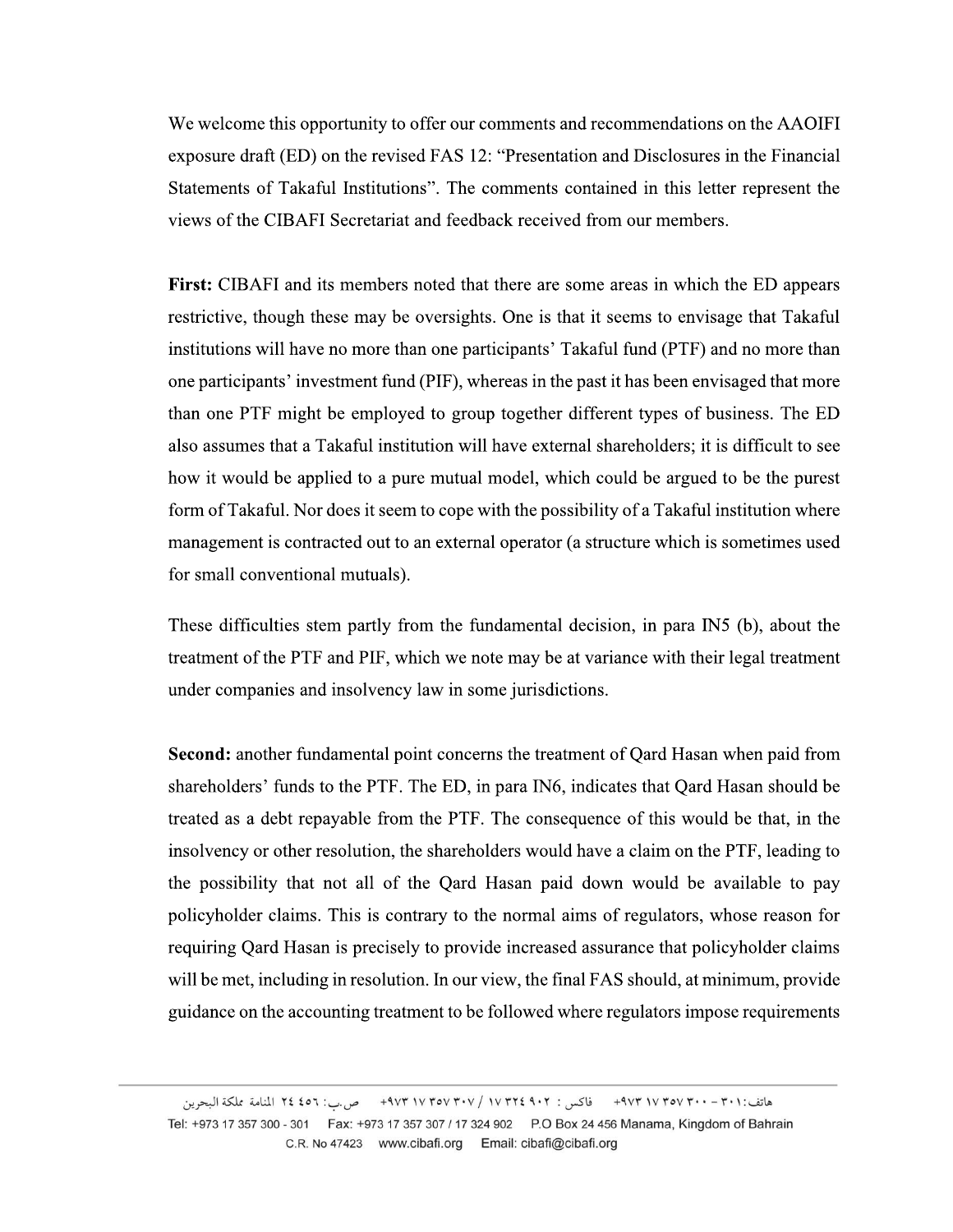intended to limit the ability of the extent to which Qard Hasan may be repaid to the owners' fund, either in a going concern situation or in resolution.

**Third:** the ED, in para 6, adds new definitions that do not exist in the previous standard. One definition is in para 6 (f) on "re-Takaful". In this definition, a reference is made to Shariah Standard (SS) 26 on "Islamic Insurance" to refer to the principles of Takaful and mutuality that re-Takaful is also based upon. CIBAFI believe it would be better if a reference is also made to SS 41 on "Islamic Reinsurance" where a definition of re-Takaful already exists.

Two other definitions that are also added in this ED are in para 6 (h) for the "Takaful institution" and in para 6 (i) for the "Takaful operator". It is observed that these two definitions can cause confusion for the reader on different levels. For example, within the definition of the "Takaful institution", an explanation is provided at the end where it is mentioned that: "The notion Takaful institution, unless the context suggests otherwise, includes the Takaful operator and the participants' funds", however earlier in the definition it is mentioned that: "The institution undertakes its operation based on a remunerated Wakala (agency) contract. In addition to managing the Takaful operations, the institution also assumes the responsibility of investing the assets of the fund through Mudaraba or *investment agency*". This latter statement can only be associated with the Takaful operator and not with the institution. There are other points where the usage of "Takaful institution" and "Takaful operator" appear inconsistent, and it is suggested that AAOIFI should review these uses wherever they appear.

**Fourth:** the ED, in para 7, lists the complete set of financial statements that a Takaful institution is expected to prepare. In the previous FAS 12, there has been a separate statement for sources and uses of funds in the Zakah and charity fund which has been removed in this ED of the revised standard to have it included in the notes of the financial statements following the revised FAS 1. CIBAFI and its members believe it would be clearer if a footnote is placed on para 7 (h) indicating that the notes include disclosures for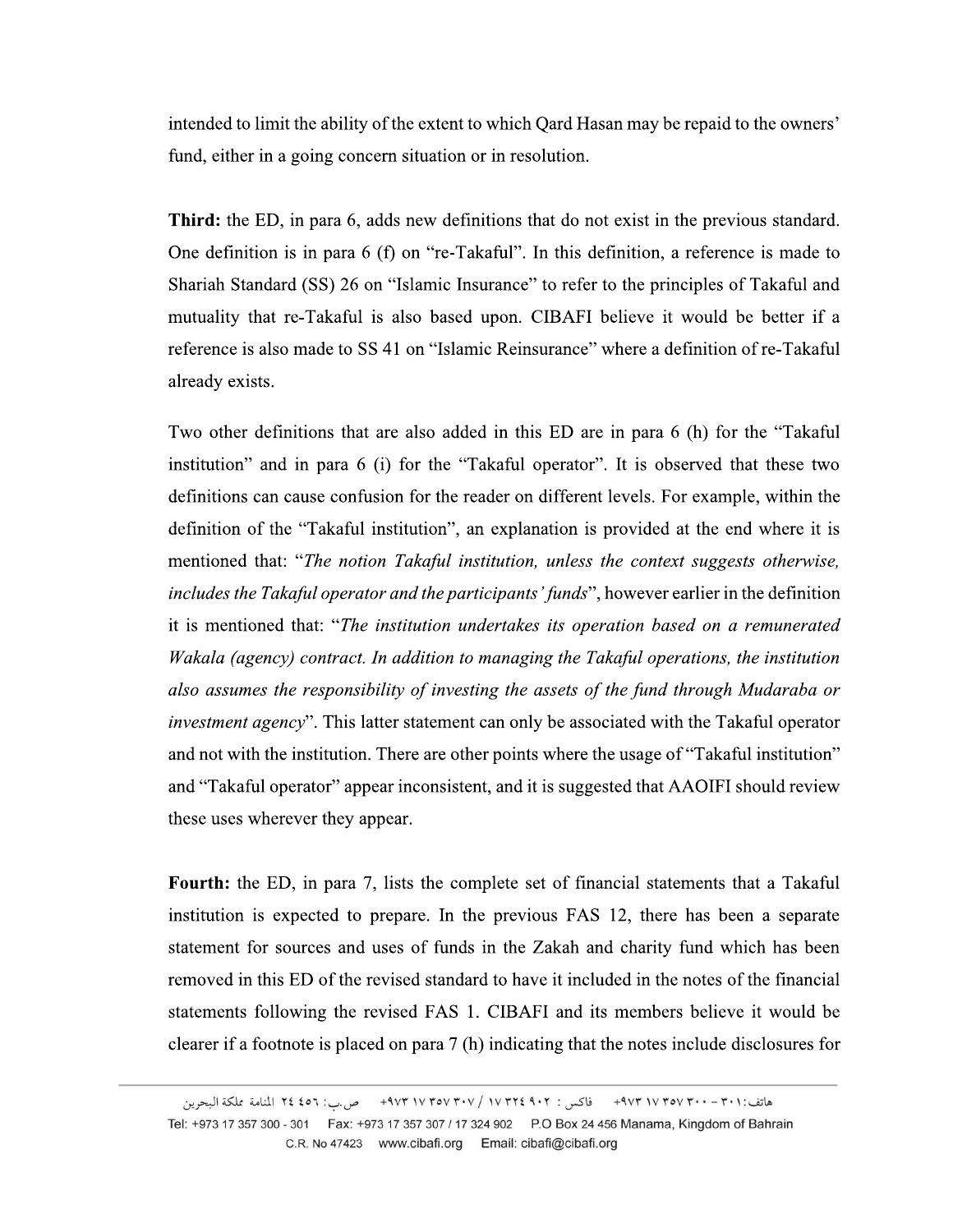Zakah, charity, and Qard Hasan funds, even if this is already outlined in FAS 1. This will provide more clarity for institutions when transitioning into the implementation of the new revised standard.

**Fifth:** the ED, in para 11, outlines the accounting policies that a Takaful institution should disclose. In para 11 (c), disclosures on policies regarding the recognition of outstanding claims and claims incurred but not reported, and the recognition of provisions against onerous situations are mentioned. CIBAFI believe it would be better if a reference is made here to the AAOIFI FAS that governs this aspect. Also, in addition to the mentioned policies, some policies are not included under this section in the ED such as policies on reserves for the Takaful operator and the managed PTF, surplus distribution, and Zakah calculation. These areas are recommended to be added.

**Finally, CIBAFI** and its members notice that, in para BC10, it is mentioned that the standard is developed on 'the Wakala model and Wakala-Waqf model as both are accepted by AAOIFI SS, whereas the Mudaraba model and cooperative model are not acceptable'. However, the mixed model, where Wakala bil Ujrah is used for operations and Mudaraba is used for investments, is not mentioned although the standard mentions previously the term 'Mudarib's share' and clearly regards this as permissible. It is recommended for this to be reflected in the ED to avoid confusion.

We would like to express our appreciation to AAOIFI for its great effort and commitment with respect to developing standards that accommodate the interest of the global Islamic finance industry.

We remain at your disposal should you need any further clarifications on the above.